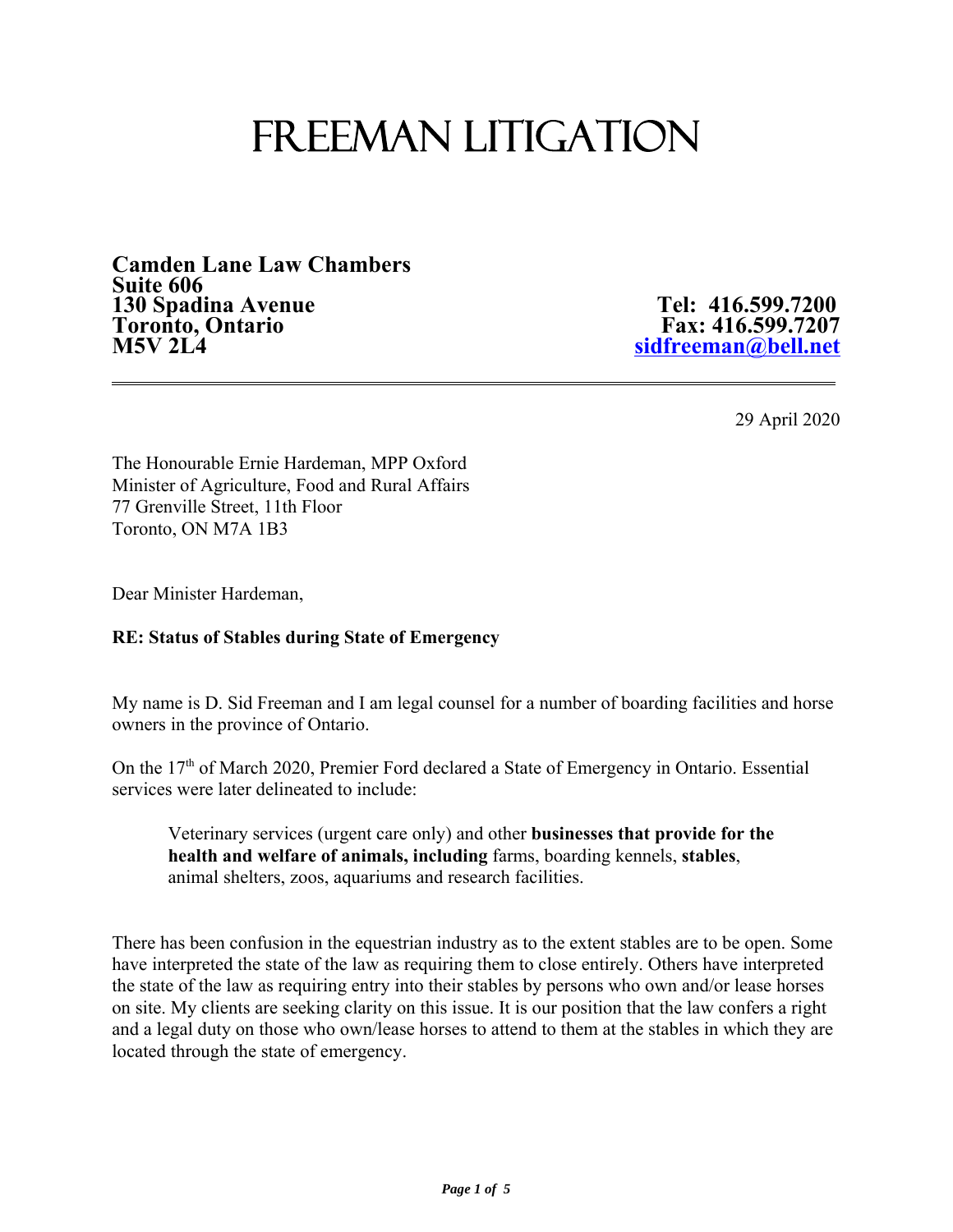## **The nature of horse facilities**

Those who have interpreted the declaration of emergency as meaning stables must be closed do so on the assumption that stables are, "indoor facilities that provide recreational programming". This assumption is both factually and legally incorrect.

Factually, stables are not, "indoor facilities", consistent with the use of that term in the declaration of emergency. Unlike other places enumerated in the declaration, stables are not facilities where large groups of people gather in close proximity in an airtight venue breathing re-circulated air. Stables are not insulated, air tight buildings. They have fresh air, not recirculated air. The ambient temperature inside a barn is generally consistent with the outside temperature. The same is true of indoor riding arenas. It is not uncommon for there to be snow inside the arenas in winter and water dripping in through the ceiling in the spring and summer. Boarding facilities do not provide recreational programming although some may provide training for the horse and for the owner/lessee of that horse.

Legally, the Ontario Ministry of Agriculture categorizes horse farms as agricultural, not recreational. Activities included as agricultural on horse farms are boarding and training. Facilities included as agricultural by the Ministry are stables, indoor riding arenas, and outdoor riding arenas (see *Guidelines on Permitted Uses in Ontario's Prime Agricultural Areas*). The ultimate proof that, "stables", are not indoor facilities that provide recreational programming is in their designation as an essential business. Other essential businesses run in anticipation that customers will attend. Stables where horses are boarded must do so as well.

#### **Considerations related to horse owners/lessees who board their horses**

Owners and those who have leased a horse (lessees) are required by law, pursuant to section 13 of the *Provincial Animal Welfare Services Act*, to comply with standards of care. Basic standards of care are set out in O.Reg. 444/19. Apart from considerations of food, water, and appropriate medical attention, basic standards of care require that "every animal must be provided with the care necessary for its general welfare". This requirement is separate from an additional requirement of, "adequate and appropriate space to enable the animal to move naturally and to exercise".

Section 15 of the *Act* requires owners and lessees to ensure that the horse they are responsible for is neither in distress nor exposed to undue risk of distress. Distress is legally defined as including being in need of proper care or being subject to physical or psychological hardship, privation, or neglect. Violation of section 15 is categorized by the legislation as a, "Major Offence", with potential consequences for individuals of fine of up to \$130,000 and/or a term of imprisonment of up to two years. In certain cases, minimum fines of \$25,000 must be imposed.

In the spring and early summer months, horses are prone to developing serious diseases such as thrush, mud fever, and rain rot from wet turn out conditions. Preventing these diseases requires daily monitoring and cleaning. Many stables do not turn horses out in rainy or muddy conditions for reasons related to safety and paddock integrity. Without exercise during these periods, horses can develop a gastrointestinal condition called colic. Colic is an extremely serious condition that can result in death. Lack of turnout can also result in a condition called laminitis which, if not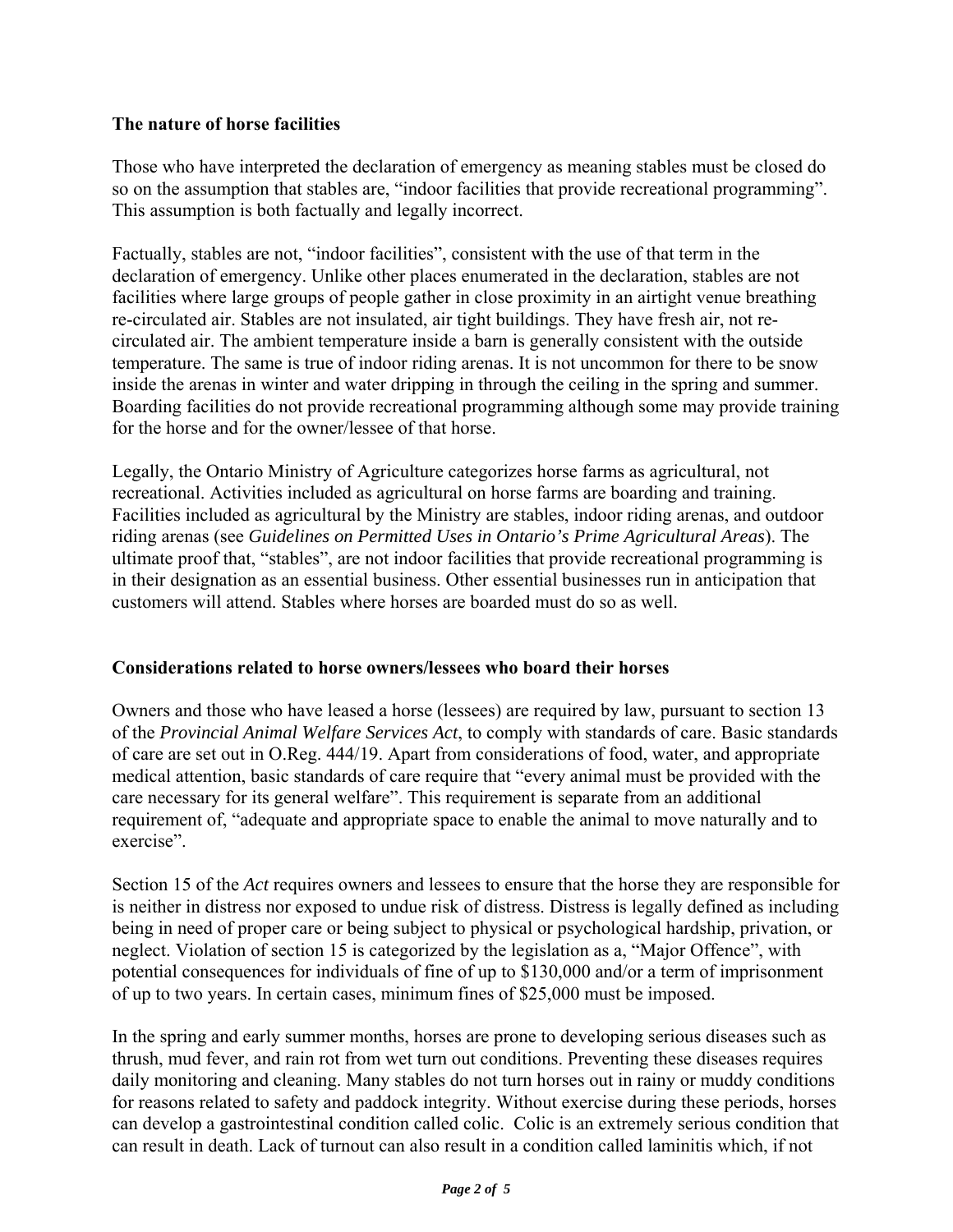caught early and treated aggressively, can require compassionate euthanasia. Turning horses out on spring grass can also cause laminitis. Cellulitis, a type of bacteria common in the soil in the GTA, can cause small cuts and scrapes that go unnoticed by barn staff to develop into a serious infection.

In many stables paddocks are of a limited size and do not permit the type of exercise needed to maintain horse health through turnout alone. In addition, horses who are in work require regular exercise beyond being turned out in a paddock in order to maintain their general welfare and prevent psychological hardship. Horses who are injured require intensive daily care, including rehabilitation when sufficiently recovered to do so. Rehabilitation can only be properly done by the owner as they are the person who knows the horse well enough to do so.

Stable owners, most of whom have had to cut staff due to loss of income from the closure of stables, are not able to replace the level of care provided by owners and lessees to prevent and properly manage the health conditions that can arise. Owners and lessees who are prohibited from attending their horses are unable to perform the monitoring legally required by them and are therefore forced into a position of violating their legal duties in regard to welfare.

# **Considerations related to Stable Owners**

Many stable owners board horses that are the subject of a lease contract. Some of the leased horses are owned by the stable owner, while others are not. Leasing a horse typically involves a fee for the use of that animal in addition to fees associated with its upkeep. Interference with the use of a leased animal may give rise to civil liability (heads of damage include tortious interference with contractual relations, breach of contract, civil fraud, and unjust enrichment). Interference with a lease may also void the lease contract leaving the stable owner financially responsible for the costs of the upkeep for the leased animal with no income to do so.

Stable owners with boarders may also be liable to civil and criminal liability for charging full board fees as a portion of those fees are for the use of facilities that owners/lessees are denied the use of. Stable owners need to also be concerned with the potential for criminal liability for barring the access of horse owners to an animal that is their property. Section 430 of the *Criminal Code* makes it a criminal offence to obstruct, interrupt, or interfere with the lawful use, enjoyment, or operation of property.

Stable owners are also vulnerable to civil actions should a horse become ill or die while owners/lessees are denied the ability to monitor the welfare of and provide care for the animal.

## **CoVid-19 considerations**

The equestrian world was already expert in infectious disease control before the emergence of CoVid-19. Outbreaks of highly contagious and deadly equine infectious diseases such as Strangles, Equine Influenza, and Equine Herpes Virus are fairly common. The horse industry has well established infectious disease control protocols. There has been a long history of rigorous compliance with these types of protocols by stables owners and equestrians.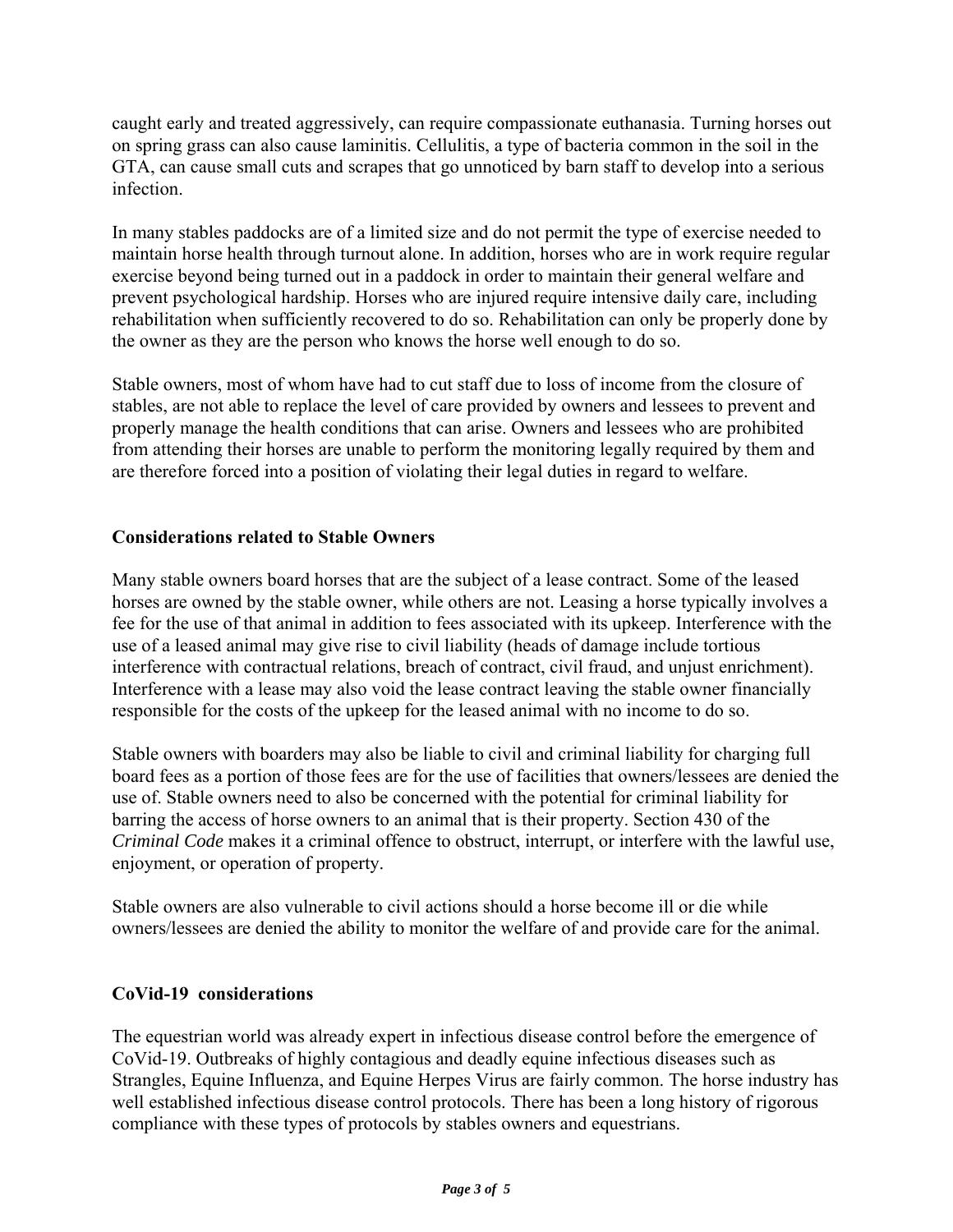During the pandemic, medical experts have stressed the importance of fresh air, sunshine, and exercise. For many horse owners/lessees, caring for and exercising their horses is their primary means of physical exercise and mental wellness. They are being harmed by denial of access to their horses.

Physical distancing is something that is a matter of necessity when dealing with horses as it is generally unsafe to be within six feet of another person when riding or handling a horse. Owners and lessees typically have their own personal equipment for each horse they are responsible for. This equipment is generally stored away from the equipment of other riders in an enclosed locker and is not touched by anyone other than the owner or lessee.

Going to a stable to exercise and manage the welfare needs of one's horse presents considerably less risk than attending a grocery store, an alcohol retailer, a laundromat, a hotel, or many of the other enumerated essential business.

# **Conclusions**

Stables are listed as an essential business during the state of emergency. Legal requirements for horse welfare, contract performance, and property protection/enjoyment, mandate that horse owners and lessees be permitted to attend stables. No legislative changes are needed to give this legal effect. As a result, it would be helpful for a letter of clarification to be provided by the Ministry at this time.

The following protocol are recommended for the attendance of owners/lessees at stables during the state of emergency:

- 1. The number of owners/lessees/chaperones that may attend each barn at one time may not exceed the maximum number of people permitted to gather by the provincial government;
- 2. Owners/lessees are to attend pursuant to a schedule drawn up by the barn owner or pursuant to a sign up schedule online.
- 3. Only owners/lessees are to attend except where that person is under the age of sixteen. Those under the age of 16 may be accompanied by one adult chaperone.
- 4. Owners, lessees, and adult chaperones of minors are not attend if they or anyone they have had contact with has experienced symptoms of CoVid within the last 15 days.
- 5. Owners, lessees and adult chaperones of minors are not to attend if they or anyone they have had contact with has travelled outside of Ontario in the last 15 days.
- 6. Owners/lessees/chaperones must practice social distancing while on the premises.